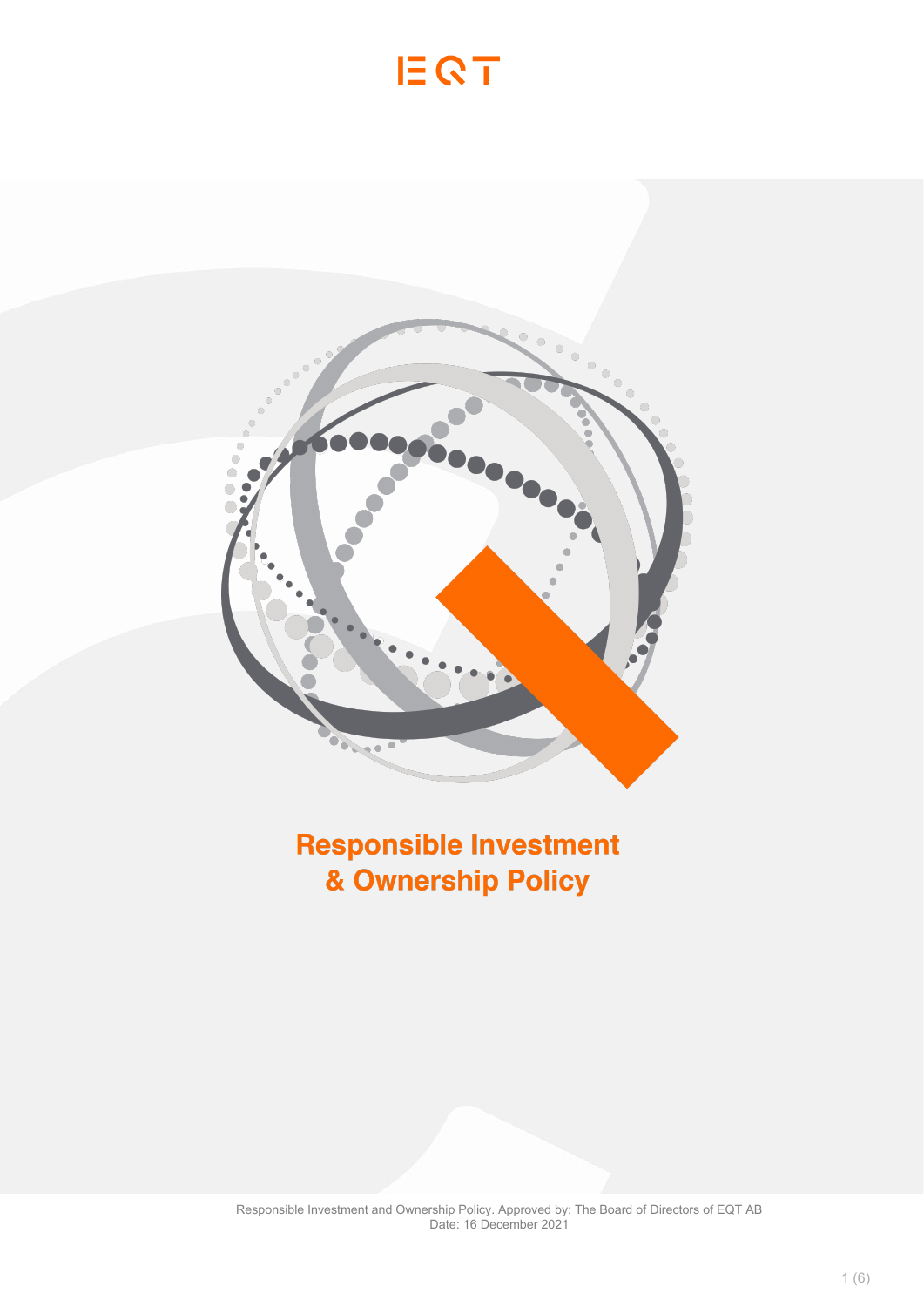## **1. Background and Purpose**

EQT<sup>1</sup> is a purpose-driven global investment organization with a passion for developing companies and making a positive impact. Having a long-term, responsible and sustainable approach to investment and ownership is EQT's way of creating value for investors, in portfolio companies and to society at large. By considering sustainability as an integral part of its business model EQT, as well as the EQT funds' portfolio companies, can identify and capture value creating opportunities as well as mitigate relevant risks. By doing so, EQT can remain relevant, successful and be part of the regenerative solutions needed for the future.

This Responsible Investment and Ownership Policy ("RI&O Policy") describes EQT's commitment to sustainability in general and approach to address material sustainability aspects throughout the entire investment process. The key lies in EQT's thematic approach of investing in businesses with positive societal impact and promoting sustainable practices in the portfolio companies of the EQT funds, advancing the progress of one or more of the United Nations ("UN") Sustainable Development Goals ("SDGs"). This policy outlines the standards for how EQT works with structural development of portfolio companies in the context of sustainability. EQT invests in good companies with a potential to become great, sustainable companies during ownership and beyond. This means investments that live up to the due diligence requirements, or those that have been found to have both the potential and ability to do so in the future.

\_\_\_\_\_\_\_\_\_\_\_\_\_\_\_\_\_\_\_\_\_\_\_\_\_\_\_\_\_\_\_\_\_\_\_\_\_\_\_\_\_\_\_\_\_\_\_\_\_\_\_\_\_\_\_\_\_\_\_\_\_\_\_\_\_\_\_\_\_\_\_\_\_\_\_\_\_\_\_\_\_\_\_\_

## **2. Scope**

The EQT RI&O Policy is applicable to all EQT funds and their respective investment processes. In cases where an EQT fund does not have control or co-control, EQT's influence is typically more limited, including influence on sustainability matters. Nonetheless, there is an expectation that material sustainability aspects are considered as part of the investment analysis and that, where applicable, an appropriate governance model is adapted to manage and monitor sustainability aspects throughout the ownership period. Note that for funds where certain investments' stage and type provides different prerequisites, such as for EQT Ventures, a more limited sustainability analysis is conducted and may not explicitly form part of the investment recommendation material.

Material sustainability aspects are those factors that have, or have the potential to have, a direct or indirect impact on an organization's ability to create, preserve or erode economic, environmental and social value for itself, its stakeholders and society at large.

 $\_$  , and the set of the set of the set of the set of the set of the set of the set of the set of the set of the set of the set of the set of the set of the set of the set of the set of the set of the set of the set of th

## **3. Principles**

EQT has a long-standing commitment to responsible investment and ownership principles and was the first among Nordic peers to become a signatory to the UN supported Principles for Responsible Investment ("PRI") initiative in December 2010. EQT continuously maintains and aligns its responsible investment and ownership approach with various international conventions, standards and guidelines such as, but not limited to, the Ten Principles of the UN Global Compact, the UN Guiding Principles on Business and Human Rights, the Science Based Targets initiative ("SBTi") and TCFD (Task Force on Climate-related Financial Disclosures).

 $1$  EQT means: EQT AB Group, i.e. EQT AB and/or any one or more of its direct or indirect subsidiaries.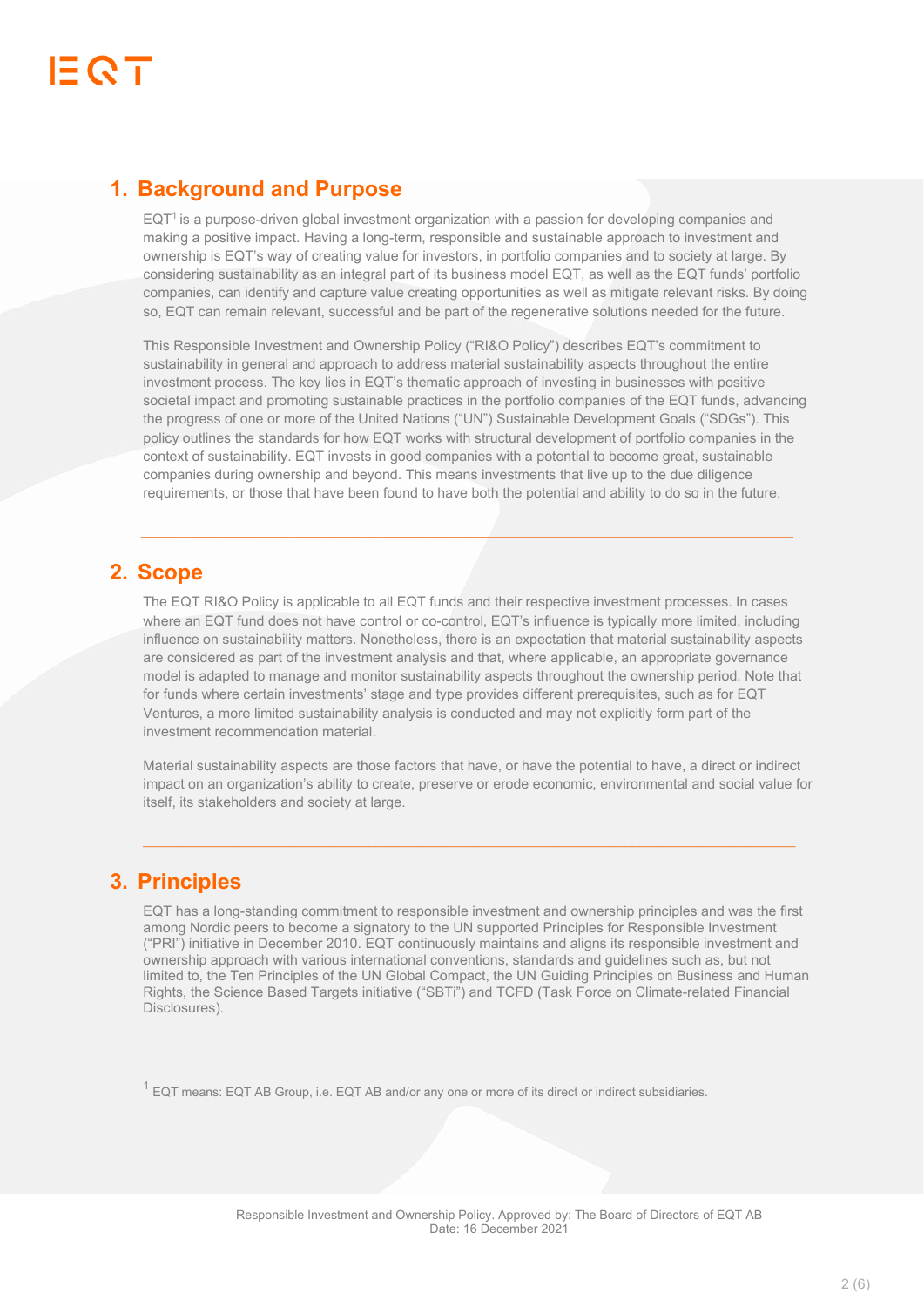#### **Integration throughout the investment and value-creation process**

EQT considers responsible investment and ownership principles and practices, including the consideration of material sustainability aspects, as an integral part of each phase of the investment and value-creation process;

- **Capital raising** Enabling potential investors to assess whether EQT's responsible investment and ownership approach is in alignment with their policies, investment beliefs and needs.
- **Sourcing & Entry** Sustainability aspects form an integrated part of EQT's thematic sourcing and investment approach in order to identify portfolio companies that make a positive societal impact. Moreover, EQT avoids investing in companies whose products, services or practices cause environmental or social harm and where there is no path to mitigate these negative impacts and transform the business into a positive contributor to society.

When assessing the attractiveness of an investment opportunity, EQT will consider material sustainability aspects as part of its due diligence. The outcome of the sustainability analysis is documented in the investment recommendation materials presented to the managers and/or general partners of the various EQT funds and considered in review of the investment opportunity.

EQT's approach is not simply to mitigate risks but also to find opportunities to support value creation by enhanced management, such as waste reduction, energy usage control or sustainable product development. As part of the investment and onboarding processes, portfolio companies' boards of directors and management teams are introduced to EQT's sustainability philosophy and the RI&O Policy.

**Ownership & Value-creation** – EQT will at all times act as a responsible owner promoting sustainable practices and as such sound ethical and appropriate environmental, social and governance ("ESG") standards in the portfolio companies that the EQT funds own or in which such EQT funds have an interest.

EQT is committed to improving the portfolio companies' sustainable practices, ESG performance and disclosure practices during its ownership period, as EQT's governance position and influence allows. An essential part of EQT's value creation strategy is the governance model and management structure that is put in place for each portfolio company. Through these structures, portfolio companies' management of sustainability aspects is influenced and supported throughout the relevant EQT fund's ownership period. EQT supports management to promote a culture of compliance with the ESG standards by providing best practice information and tools.

EQT continuously monitors the portfolio companies' sustainable practices and ESG performance. Sustainability information is gathered through regular monitoring and reporting activities. Depending on the type of data, collection occurs at least annually.

**Divestment** – With transparency being one of EQT's values, material sustainability aspects will form part of the vendor due diligence report, initial public offering prospectus or other relevant divestment process documentation. It is also important to EQT that portfolio companies can continue to prosper and grow following EQT's ownership and as such EQT will assess comfort with potential buyers.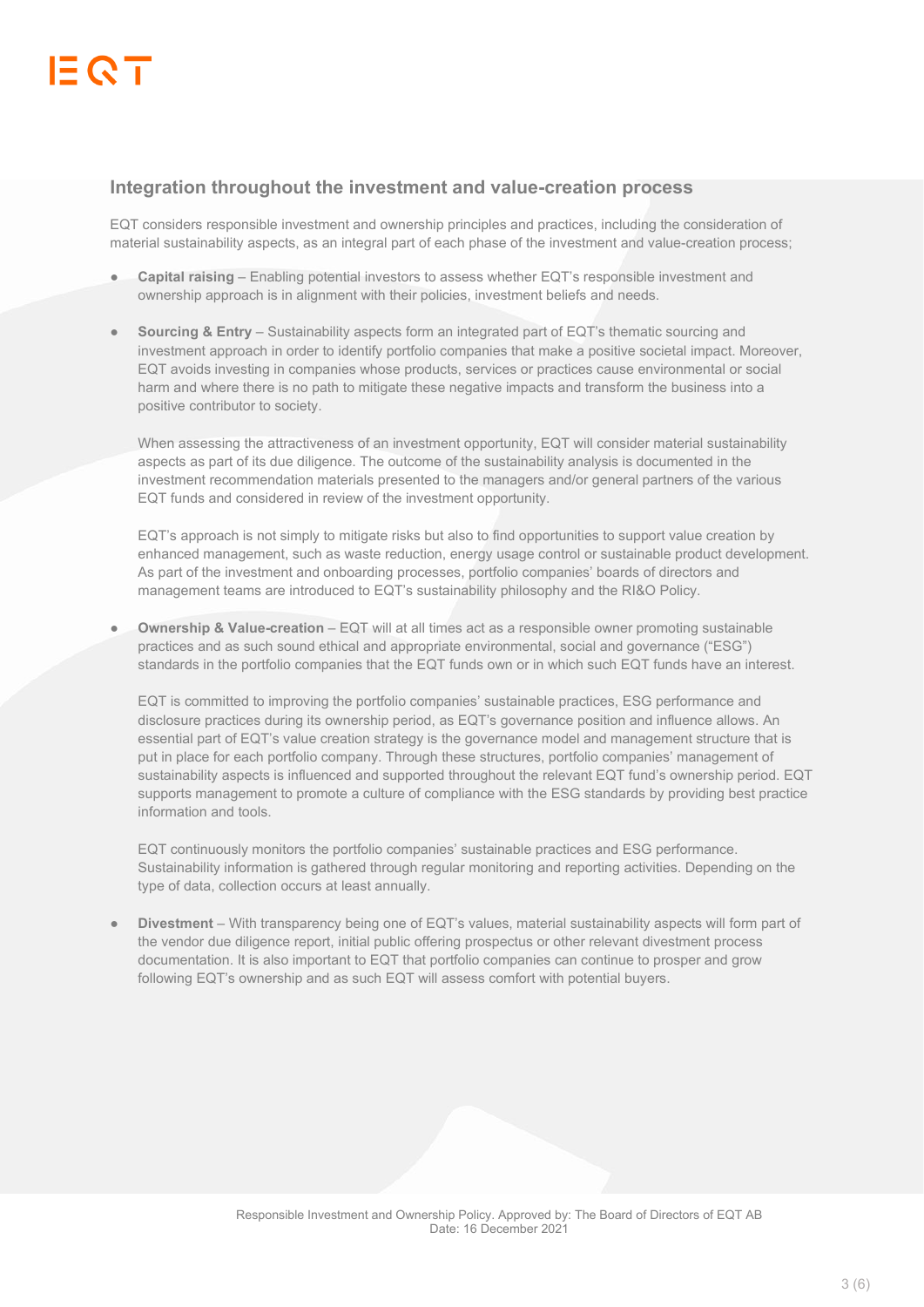### **ESG Standards**

EQT aims to promote sustainable practices and as such sound ethical and appropriate ESG standards in the portfolio companies that the EQT funds own or have an interest, including:

#### *Governance*

- Facilitating a purpose-driven strategy by integrating material sustainability aspects in the company's business model
- Conducting a strategic board discussion on sustainability at least once a year
- Complying with applicable and relevant laws and regulations, as well as being aware of defined future regulation, in markets where they operate
- Maintaining a high level of business ethics in all types of transactions and interactions, including no acceptance, under any circumstances, of offering or receiving bribes to or from any person or entity in relation to their business and fair competition practices. In addition, portfolio companies shall actively work to prevent corruption
- Having a defined and documented corporate governance structure with clear responsibilities and procedures and appropriate internal control mechanisms
- Setting of sound ethical and appropriate ESG standards through relevant sustainability-related codes/policies or similar guidelines
- Conducting financial and non-financial reporting which allows for accuracy and transparency, including behaving in a tax transparent manner

#### *Environmental*

- Supporting value creation potential from developing the company as environmentally resilient and regenerative
- Supporting a precautionary approach to environmental challenges
- Limiting the emissions of harmful substances and harmful waste, including emissions of greenhouse gases in line with the Paris-agreement
- Limiting consumption of environmentally scarce and non-renewable resources with relevance for the specific business operations
- Avoiding or minimizing adverse impacts on biological diversity when specific business operations might have such effects

#### *Social*

- Promoting diversity and having a zero tolerance against any type of discrimination
- Addressing customers' interests, including customer health and safety, data security and customer privacy and responsible marketing practices
- Seeking positive involvement with stakeholders, e.g. employees, customers and suppliers, and the communities in which they operate in order to contribute to solving societal challenges and build stakeholder trust
- Complying with international conventions on human rights, including supporting the elimination of child or forced labour in their own operations and in the supply chain
- Respecting employees' and contractors' rights to decent working conditions, e.g. minimum wages, working hours, health and safety and right to collective bargaining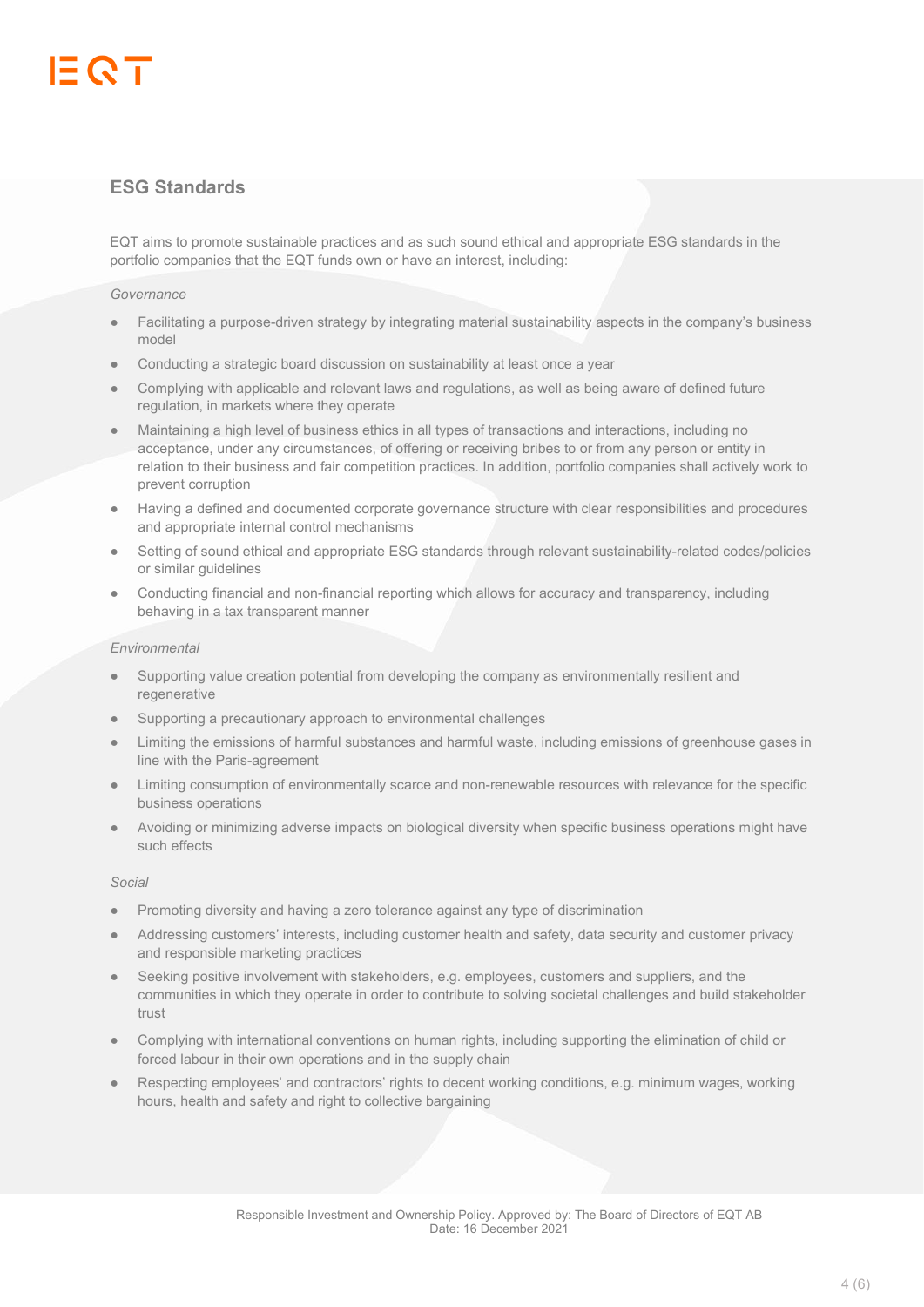## **4. Implementation, Roles and Responsibilities**

The CEO is the owner of the EQT RI&O Policy and is responsible for providing information on responsible investment and ownership areas to EQT AB's Board of Directors.

The manager and/or general partner of each EQT fund engages its Investment Advisor, EQT Partners, to support them in the evaluation and monitoring of sustainability-related aspects. It is the EQT Partners' investment advisory teams' responsibility to make sure that sustainability is considered and assessed during investment screening and due diligence as well as continuously monitored during the ownership period. Heads of the respective investment advisory teams are responsible for annually reporting on compliance to the RI&O Policy.

The board of directors of each portfolio company is responsible for defining strategy and policy for the portfolio companies in which the EQT funds invest. Each portfolio company's CEO and management team are responsible for executing the strategy and running the daily operations of the company according to the policies established by the board of directors. Furthermore, each portfolio company has a designated contact person, who is responsible for transparently reporting the company's sustainability journey and level of performance.

To support the organization and portfolio companies, EQT has dedicated sustainability resources that work in close liaison with the investment advisory teams. Additionally, to integrate and advance EQT's responsible investment and ownership practices within the organization, Sustainability Ambassadors have been appointed for all business lines and EQT's core sectors.

 $\mathcal{L}$  and the state of the state of the state of the state of the state of the state of the state of the state of the state of the state of the state of the state of the state of the state of the state of the state of

## **5. Reporting**

#### **Disclosure to the public**

EQT aims to promote the acceptance and implementation of responsible investment and ownership principles/practices within the private equity and financial industry. For this purpose, EQT integrates sustainability information and key ESG data in its financial communication. In addition, EQT openly publishes its RI&O Policy, RI Transparency Reports and other relevant sustainability information on its website.

#### **Disclosure to EQT funds' investors**

Relevant sustainability information is reported to investors through the fund reports. Apart from a general responsible investment and ownership update, sustainability performance and themes in focus are reported on a portfolio company level. EQT's approach to sustainability is reflected in the implementation of the EU Sustainable Finance Disclosure Regulation (SFDR) to which all EQT funds in scope for reporting disclose information in accordance with at least as Art. 8 SFDR, promoting environmental and social characteristics as well as principal adverse impacts were material. In addition, sustainability updates are included on the EQT Annual Investors' Meeting as well as on the agenda for relevant EQT funds' investors' committee meetings.

## **6. Disciplinary Process**

When potential malicious activities have been identified it should be followed by an investigation of what has happened. This should follow the EQT AB general disciplinary process.

 $\_$  , and the state of the state of the state of the state of the state of the state of the state of the state of the state of the state of the state of the state of the state of the state of the state of the state of the